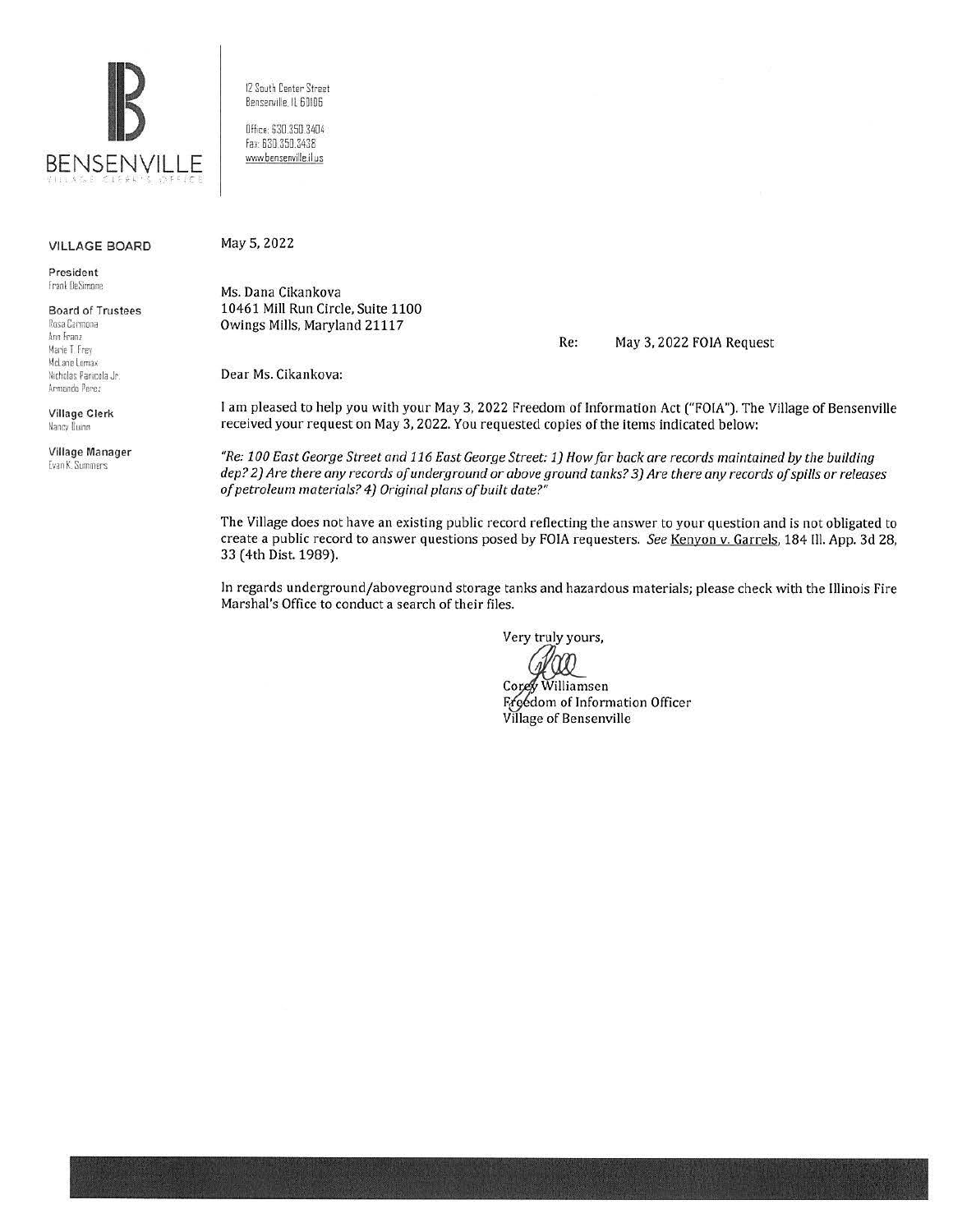| Lang<br>Cikankovg<br>TO:<br><b>COREY WILLIAMSEN</b><br>FROM:<br>Name<br>Freedom of Information Officer<br>Address $70\%$<br>$06-$<br>Village of Bensenville<br>12 S. Center Street<br>Phone<br>Bensenville, IL 60106<br>E-Mail CW<br>TITLES OR DESCRIPTION OF RECORDS REQUESTED (Please Include Date of Birth and Case Number for<br>Police Records);<br>HOW.<br>for back are records maintained by the<br>there any records of underground<br>above exologe tanks?<br>of emills or releases of petroleum materials?<br>there any records<br>THIS REQUEST IS FOR A COMMERCIAL PURPOSE (You must state whether your request is for a<br>commercial purpose. A request is for a "commercial purpose" if all or any part of the information will be<br>used in any form for sale, resale, or solicitation or advertisement for sales or services. Failure to disclose<br>whether a request is for a commercial purpose is a prosecutable violation of FOIA.)<br>Would like your request delivered via: $\Delta$ E-Mail  <br>$\bigcup$ U.S. Mail $\bigcup$<br>$\Gamma$ Pick-Up*<br>*Pick-Up is available by appointment at Village Hall Monday thru Friday; between 8:00 a.m. - 5:00 p.m.<br>I understand that any payment need be received before any documents are copied and/or <sub>f</sub> mailed.<br>Date<br>Signature<br>All FOIA responses are posted on the Village's website. Name and address of the requestor will be made public.<br>The first fifty (50) pages of the request are free. The fee charge is fifteen (15) cents after the first fifty (50) pages.<br>Unless otherwise notified, your request for public records will be compiled within five (5) working days.<br>Unless otherwise notified, any request for commercial purposes will be compiled within twenty-one (21) days working days.<br>COREY WILLIAMSEN, FREEDOM OF INFORMATION OFFICER<br>Telephone: (630) 350-3404 Facsimile: (630) 350-3438<br>E-mail Address: FOIArequest@bensenville.il.us<br>*** For Freedom of Information Officer Use Only***<br>5/17/22<br>$80 -$<br>5/22<br>Date Response<br>Date Extended<br>Date Request<br><b>Total Charges</b><br>Date Documents<br>Received<br>Due<br>Response Duc<br>Copied or Inspected<br>Received by Employee: | 化自由混合物 医眼神 用烟 | <b>FREEDOM OF INFORMATION ACT</b><br><b>REQUEST FORM</b> |        |
|--------------------------------------------------------------------------------------------------------------------------------------------------------------------------------------------------------------------------------------------------------------------------------------------------------------------------------------------------------------------------------------------------------------------------------------------------------------------------------------------------------------------------------------------------------------------------------------------------------------------------------------------------------------------------------------------------------------------------------------------------------------------------------------------------------------------------------------------------------------------------------------------------------------------------------------------------------------------------------------------------------------------------------------------------------------------------------------------------------------------------------------------------------------------------------------------------------------------------------------------------------------------------------------------------------------------------------------------------------------------------------------------------------------------------------------------------------------------------------------------------------------------------------------------------------------------------------------------------------------------------------------------------------------------------------------------------------------------------------------------------------------------------------------------------------------------------------------------------------------------------------------------------------------------------------------------------------------------------------------------------------------------------------------------------------------------------------------------------------------------------------------------------------------------------------------------------------------------------------------------------|---------------|----------------------------------------------------------|--------|
|                                                                                                                                                                                                                                                                                                                                                                                                                                                                                                                                                                                                                                                                                                                                                                                                                                                                                                                                                                                                                                                                                                                                                                                                                                                                                                                                                                                                                                                                                                                                                                                                                                                                                                                                                                                                                                                                                                                                                                                                                                                                                                                                                                                                                                                  |               |                                                          |        |
|                                                                                                                                                                                                                                                                                                                                                                                                                                                                                                                                                                                                                                                                                                                                                                                                                                                                                                                                                                                                                                                                                                                                                                                                                                                                                                                                                                                                                                                                                                                                                                                                                                                                                                                                                                                                                                                                                                                                                                                                                                                                                                                                                                                                                                                  |               |                                                          | Circle |
|                                                                                                                                                                                                                                                                                                                                                                                                                                                                                                                                                                                                                                                                                                                                                                                                                                                                                                                                                                                                                                                                                                                                                                                                                                                                                                                                                                                                                                                                                                                                                                                                                                                                                                                                                                                                                                                                                                                                                                                                                                                                                                                                                                                                                                                  |               |                                                          |        |
|                                                                                                                                                                                                                                                                                                                                                                                                                                                                                                                                                                                                                                                                                                                                                                                                                                                                                                                                                                                                                                                                                                                                                                                                                                                                                                                                                                                                                                                                                                                                                                                                                                                                                                                                                                                                                                                                                                                                                                                                                                                                                                                                                                                                                                                  |               |                                                          |        |
|                                                                                                                                                                                                                                                                                                                                                                                                                                                                                                                                                                                                                                                                                                                                                                                                                                                                                                                                                                                                                                                                                                                                                                                                                                                                                                                                                                                                                                                                                                                                                                                                                                                                                                                                                                                                                                                                                                                                                                                                                                                                                                                                                                                                                                                  |               |                                                          |        |
|                                                                                                                                                                                                                                                                                                                                                                                                                                                                                                                                                                                                                                                                                                                                                                                                                                                                                                                                                                                                                                                                                                                                                                                                                                                                                                                                                                                                                                                                                                                                                                                                                                                                                                                                                                                                                                                                                                                                                                                                                                                                                                                                                                                                                                                  |               |                                                          |        |
|                                                                                                                                                                                                                                                                                                                                                                                                                                                                                                                                                                                                                                                                                                                                                                                                                                                                                                                                                                                                                                                                                                                                                                                                                                                                                                                                                                                                                                                                                                                                                                                                                                                                                                                                                                                                                                                                                                                                                                                                                                                                                                                                                                                                                                                  |               |                                                          |        |
|                                                                                                                                                                                                                                                                                                                                                                                                                                                                                                                                                                                                                                                                                                                                                                                                                                                                                                                                                                                                                                                                                                                                                                                                                                                                                                                                                                                                                                                                                                                                                                                                                                                                                                                                                                                                                                                                                                                                                                                                                                                                                                                                                                                                                                                  |               |                                                          |        |
|                                                                                                                                                                                                                                                                                                                                                                                                                                                                                                                                                                                                                                                                                                                                                                                                                                                                                                                                                                                                                                                                                                                                                                                                                                                                                                                                                                                                                                                                                                                                                                                                                                                                                                                                                                                                                                                                                                                                                                                                                                                                                                                                                                                                                                                  |               |                                                          |        |
|                                                                                                                                                                                                                                                                                                                                                                                                                                                                                                                                                                                                                                                                                                                                                                                                                                                                                                                                                                                                                                                                                                                                                                                                                                                                                                                                                                                                                                                                                                                                                                                                                                                                                                                                                                                                                                                                                                                                                                                                                                                                                                                                                                                                                                                  |               |                                                          |        |
|                                                                                                                                                                                                                                                                                                                                                                                                                                                                                                                                                                                                                                                                                                                                                                                                                                                                                                                                                                                                                                                                                                                                                                                                                                                                                                                                                                                                                                                                                                                                                                                                                                                                                                                                                                                                                                                                                                                                                                                                                                                                                                                                                                                                                                                  |               |                                                          |        |
|                                                                                                                                                                                                                                                                                                                                                                                                                                                                                                                                                                                                                                                                                                                                                                                                                                                                                                                                                                                                                                                                                                                                                                                                                                                                                                                                                                                                                                                                                                                                                                                                                                                                                                                                                                                                                                                                                                                                                                                                                                                                                                                                                                                                                                                  |               |                                                          |        |
|                                                                                                                                                                                                                                                                                                                                                                                                                                                                                                                                                                                                                                                                                                                                                                                                                                                                                                                                                                                                                                                                                                                                                                                                                                                                                                                                                                                                                                                                                                                                                                                                                                                                                                                                                                                                                                                                                                                                                                                                                                                                                                                                                                                                                                                  |               |                                                          |        |
|                                                                                                                                                                                                                                                                                                                                                                                                                                                                                                                                                                                                                                                                                                                                                                                                                                                                                                                                                                                                                                                                                                                                                                                                                                                                                                                                                                                                                                                                                                                                                                                                                                                                                                                                                                                                                                                                                                                                                                                                                                                                                                                                                                                                                                                  |               |                                                          |        |
|                                                                                                                                                                                                                                                                                                                                                                                                                                                                                                                                                                                                                                                                                                                                                                                                                                                                                                                                                                                                                                                                                                                                                                                                                                                                                                                                                                                                                                                                                                                                                                                                                                                                                                                                                                                                                                                                                                                                                                                                                                                                                                                                                                                                                                                  |               |                                                          |        |
|                                                                                                                                                                                                                                                                                                                                                                                                                                                                                                                                                                                                                                                                                                                                                                                                                                                                                                                                                                                                                                                                                                                                                                                                                                                                                                                                                                                                                                                                                                                                                                                                                                                                                                                                                                                                                                                                                                                                                                                                                                                                                                                                                                                                                                                  |               |                                                          |        |
|                                                                                                                                                                                                                                                                                                                                                                                                                                                                                                                                                                                                                                                                                                                                                                                                                                                                                                                                                                                                                                                                                                                                                                                                                                                                                                                                                                                                                                                                                                                                                                                                                                                                                                                                                                                                                                                                                                                                                                                                                                                                                                                                                                                                                                                  |               |                                                          |        |
|                                                                                                                                                                                                                                                                                                                                                                                                                                                                                                                                                                                                                                                                                                                                                                                                                                                                                                                                                                                                                                                                                                                                                                                                                                                                                                                                                                                                                                                                                                                                                                                                                                                                                                                                                                                                                                                                                                                                                                                                                                                                                                                                                                                                                                                  |               |                                                          |        |
|                                                                                                                                                                                                                                                                                                                                                                                                                                                                                                                                                                                                                                                                                                                                                                                                                                                                                                                                                                                                                                                                                                                                                                                                                                                                                                                                                                                                                                                                                                                                                                                                                                                                                                                                                                                                                                                                                                                                                                                                                                                                                                                                                                                                                                                  |               |                                                          |        |
|                                                                                                                                                                                                                                                                                                                                                                                                                                                                                                                                                                                                                                                                                                                                                                                                                                                                                                                                                                                                                                                                                                                                                                                                                                                                                                                                                                                                                                                                                                                                                                                                                                                                                                                                                                                                                                                                                                                                                                                                                                                                                                                                                                                                                                                  |               |                                                          |        |
|                                                                                                                                                                                                                                                                                                                                                                                                                                                                                                                                                                                                                                                                                                                                                                                                                                                                                                                                                                                                                                                                                                                                                                                                                                                                                                                                                                                                                                                                                                                                                                                                                                                                                                                                                                                                                                                                                                                                                                                                                                                                                                                                                                                                                                                  |               |                                                          |        |
|                                                                                                                                                                                                                                                                                                                                                                                                                                                                                                                                                                                                                                                                                                                                                                                                                                                                                                                                                                                                                                                                                                                                                                                                                                                                                                                                                                                                                                                                                                                                                                                                                                                                                                                                                                                                                                                                                                                                                                                                                                                                                                                                                                                                                                                  |               |                                                          |        |
|                                                                                                                                                                                                                                                                                                                                                                                                                                                                                                                                                                                                                                                                                                                                                                                                                                                                                                                                                                                                                                                                                                                                                                                                                                                                                                                                                                                                                                                                                                                                                                                                                                                                                                                                                                                                                                                                                                                                                                                                                                                                                                                                                                                                                                                  |               |                                                          |        |
|                                                                                                                                                                                                                                                                                                                                                                                                                                                                                                                                                                                                                                                                                                                                                                                                                                                                                                                                                                                                                                                                                                                                                                                                                                                                                                                                                                                                                                                                                                                                                                                                                                                                                                                                                                                                                                                                                                                                                                                                                                                                                                                                                                                                                                                  |               |                                                          |        |
|                                                                                                                                                                                                                                                                                                                                                                                                                                                                                                                                                                                                                                                                                                                                                                                                                                                                                                                                                                                                                                                                                                                                                                                                                                                                                                                                                                                                                                                                                                                                                                                                                                                                                                                                                                                                                                                                                                                                                                                                                                                                                                                                                                                                                                                  |               |                                                          |        |
|                                                                                                                                                                                                                                                                                                                                                                                                                                                                                                                                                                                                                                                                                                                                                                                                                                                                                                                                                                                                                                                                                                                                                                                                                                                                                                                                                                                                                                                                                                                                                                                                                                                                                                                                                                                                                                                                                                                                                                                                                                                                                                                                                                                                                                                  |               |                                                          |        |
|                                                                                                                                                                                                                                                                                                                                                                                                                                                                                                                                                                                                                                                                                                                                                                                                                                                                                                                                                                                                                                                                                                                                                                                                                                                                                                                                                                                                                                                                                                                                                                                                                                                                                                                                                                                                                                                                                                                                                                                                                                                                                                                                                                                                                                                  |               |                                                          |        |